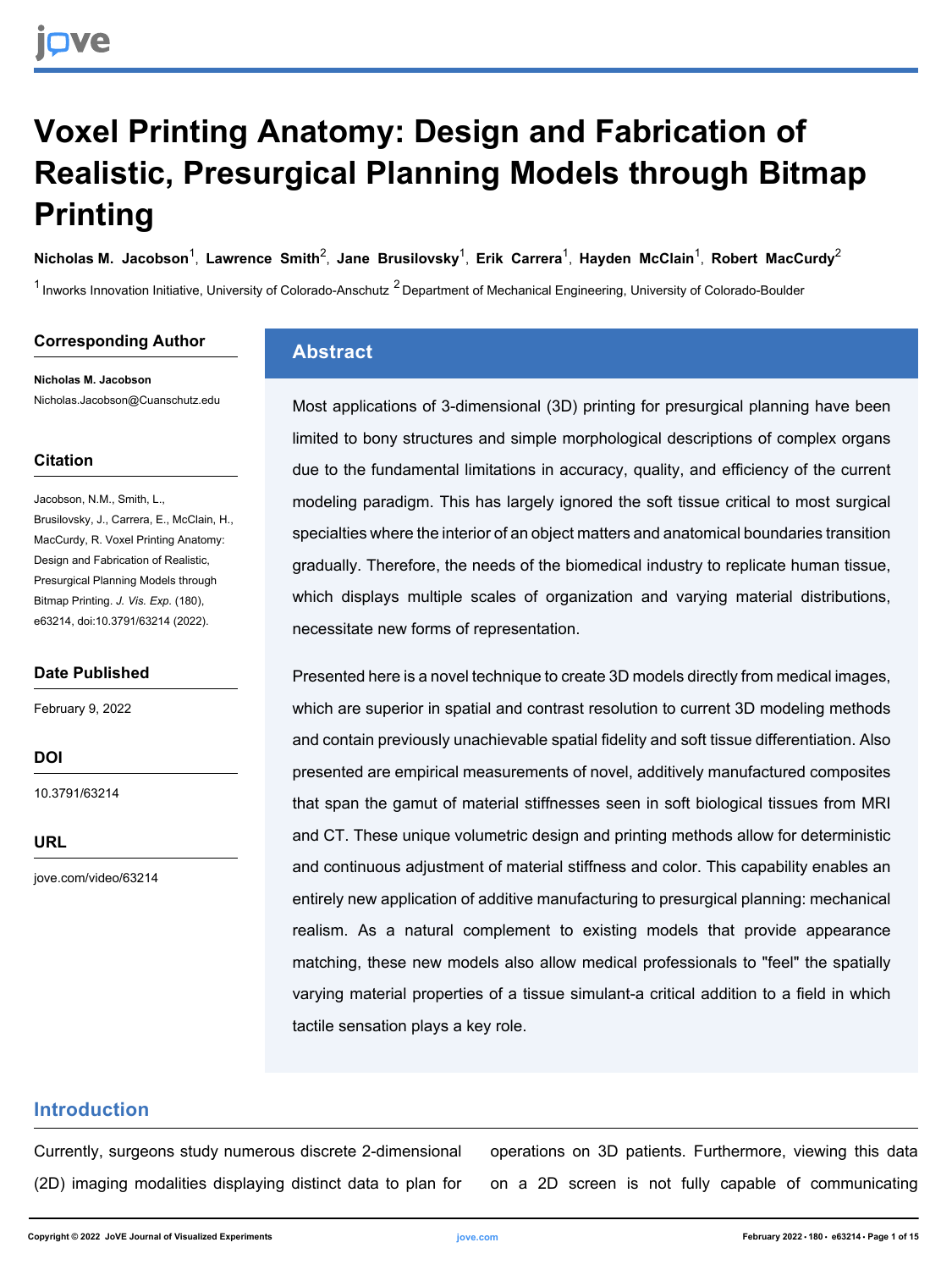# nve

the full extent of the collected data. As the number of imaging modalities grows, the ability to synthesize more data from distinct modalities, which exhibit multiple scales of organization, necessitates new forms of digital and physical representation to condense and curate information for more effective and efficient surgical planning.

3D-printed, patient-specific models have emerged as a new diagnostic tool for surgical planning that has been shown to reduce operating time and surgical complications<sup>1</sup>. However, the process is time-consuming due to the standard stereolithography (STL) method of 3D printing, which shows a visible loss of data and renders printed objects as solid, homogeneous, and isotropic materials. As a result, 3D printing for surgical planning has been limited to bony structures and simple morphological descriptions of complex organs<sup>2</sup>. This limitation is a result of an outdated manufacturing paradigm guided by the products and needs of the industrial revolution, where manufactured objects are fully described by their exterior boundaries<sup>3</sup>. However, the needs of the biomedical industry to replicate human tissue, which displays multiple scales of organization and varying material distributions, necessitate new forms of representation that represent the variations across the entire volume, which change point by point.

To address this issue, a 3D visualization and modeling technique (**Figure 1**) was developed and coupled with a novel, additive manufacturing process that enables greater control over the mixing and deposition of resins in ultrahigh resolution. This method, called bitmap printing, replicates human anatomy by 3D printing directly from medical images at a level of spatial fidelity and spatial/contrast resolution of advanced imaging technology approaching 15 µm. This enables the precise and graduated control required to replicate variations in morphologically complex soft tissue with no loss or alteration of data from diagnostic source images.

#### **Protocol**

NOTE: 3D Slicer Medical Image Computing Software<sup>4</sup> (see the **Table of Materials**) was used for the work completed in sections 1 through 3.

### **1. Data input**

- 1. Open the medical image computing software, click the **File** button and **DICOM** from the dropdown menu, and wait for the **DICOM Browser** window to open.
	- 1. In the **DICOM Browser** window, select **Import**. Wait for the **Import DICOM Files from directory** popup window to appear.
	- 2. Navigate to the **DICOM file stack** and click the **Import** button.
	- 3. Ensure that the selected stack of DICOM files are loaded into the **DICOM Browser**. Ensure that the data has been correctly populated and matches the desired study in the following categories: Patient, Study, Series, and Instance.
		- 1. Click the **Advanced** check box to activate additional metadata. Select the desired **Series Number** and click the **Examine** button. Ensure the desired sequence is not displaying warnings. Click the check box next to the desired **DICOM Data** file | **Load**.

NOTE: Select the highest resolution images with the thinnest slice acquisition as this method is capable of printing at 15 µm and 27 µm slice thickness.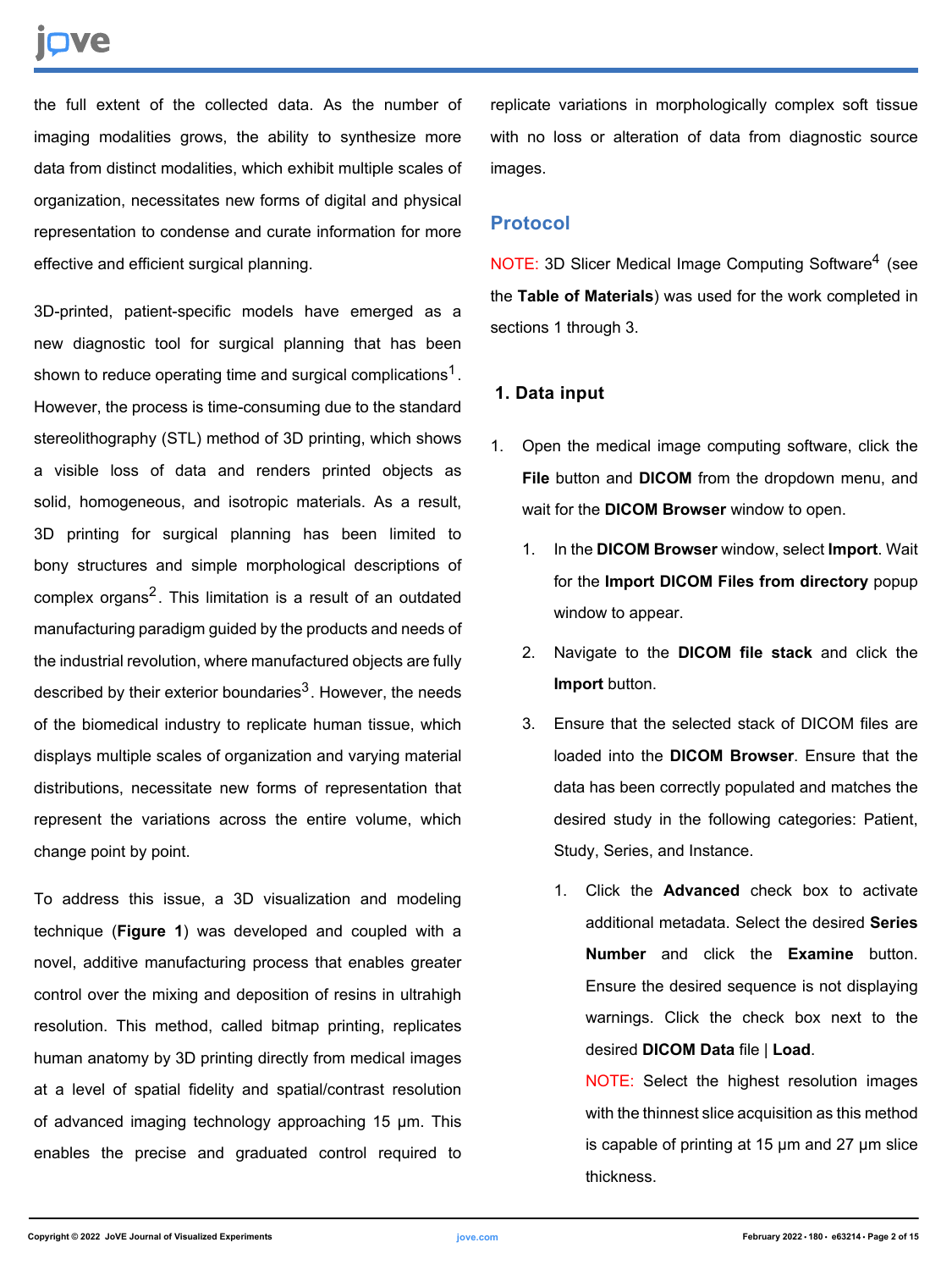- 2. For volume rendering, once the sequence is loaded into the medical image computing software, navigate to **Modules** and select **Volume Rendering Module** from the dropdown menu.
	- 1. In the **Volume Rendering** module, select the name of the sequence from the **Volume** dropdown menu to activate the image stack and translate the data into a voxelized volume. Ensure that the active module's name matches the desired sequence selected in step 1.1.3.1.
	- 2. Click the **Eye Ball** icon next to the **Volume** dropdown to visualize the selected volume in 3D. Ensure that the 3D display window is open and a grayscale 3D representation is visible.
	- 3. Next, click the arrow next to **Advanced** to open the **Advanced Tools**. Select the **Volume Property** tab to open a set of controls for modifying the color channel of the voxel model.
	- 4. Navigate to the **Scalar Opacity Mapping** menu. Left-click in the field to create points where intensity values will be defined by opacity. Place points along this scale to visualize the anatomy of interest.

NOTE: The right-left location of the point is correlated to the range of the image's intensity values, and the up-down location refers to the opacity.

5. Navigate to the **Scalar Color Mapping** menu. Leftclick in the field to create points and specify colors correlated to intensity values. Double-click in the field to open a **Select Color** window to modify color information.

## **2. Manipulations**

NOTE: A masking step is required if the anatomy is sufficiently complex, to the point where surrounding tissues and extraneous data are present after modifications to the **Volume Properties**.

- 1. Navigate to **Modules** and select the **Segment Editor** from the dropdown menu. Ensure the **Segment Editor** toolbars appear.
	- 1. Navigate to the **Segmentation** dropdown and select **Create New Segmentation as**. Type a custom name for the segmentation from the **Rename Segmentation** popup window and click **OK**.
	- 2. Navigate to the **Master Volume** dropdown and select the active volume, which will have the same name as the **Volume Rendering**. Next, click the **Add** button directly below the dropdown. Ensure the segment container is created in the field below.
	- 3. Navigate to the **effects tool** panel below and select the **Scissors** tool. Navigate to the **Scissors** menu and select **Fill Inside**, **Free-form**, and **Unlimited**. Next, hover over the **3D Window**, right-click and hold while drawing around the area to be erased. Ensure a colored swath appears, showing what has been covered. Repeat this process until all areas to be deleted are covered.

NOTE: There are **Extensions**, such as **Segment Editor Extra Effects**, that can be downloaded into the medical image computing software, containing tools for creating this segmentation.

4. Next, select the **Mask Volume** tool from the **Effects** menu. Check **Select Inside** to delete all image data covered by the segment. Next, modify the Fill Value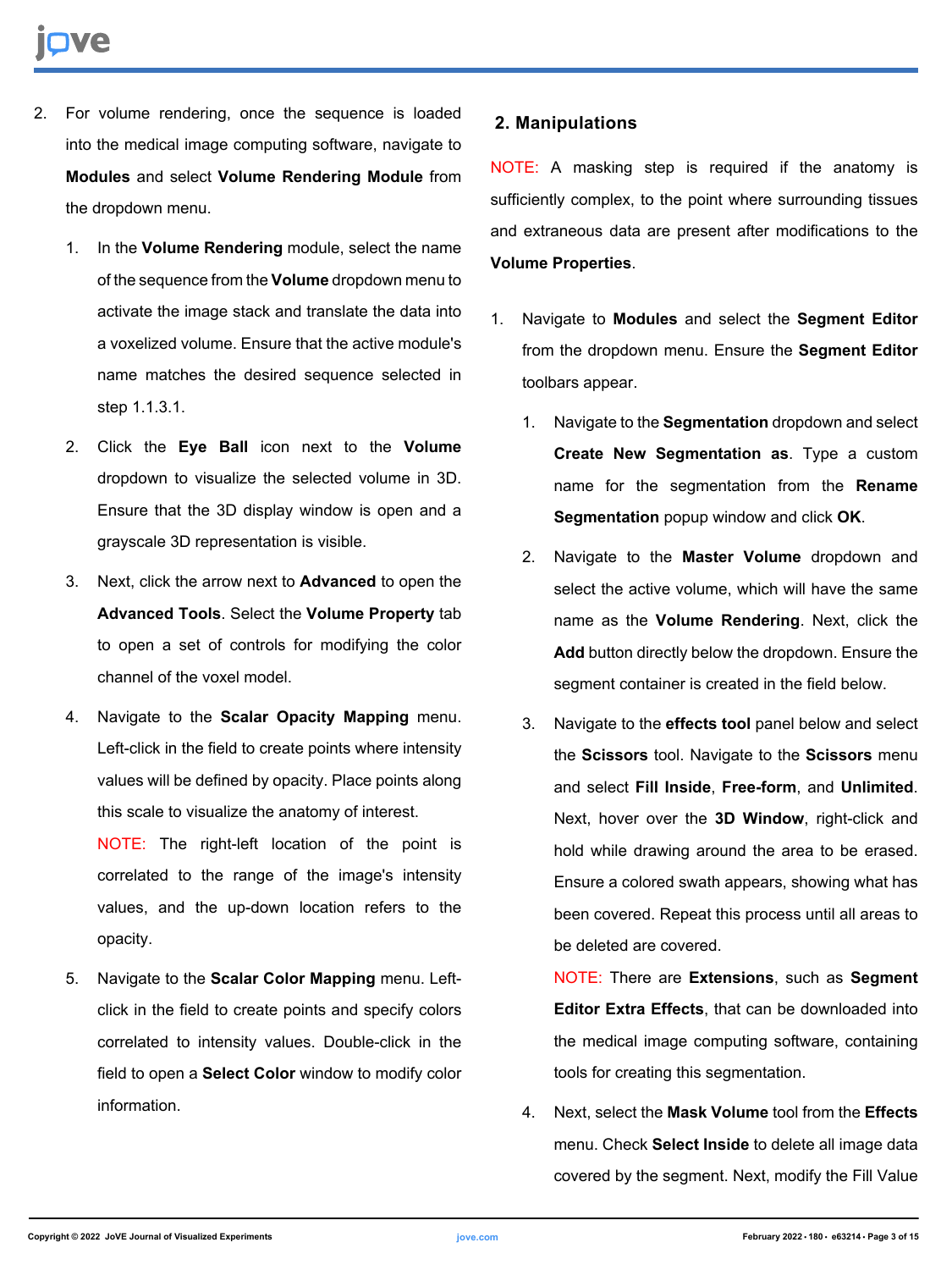to be -1000, which is equal to air, or void, in the Hounsfield unit scale. Finally, hit apply and click the **Eye Ball** next to the **Output Volume** to show the new masked volume.

- 1. Navigate to **Modules** and select **Volume Rendering** from the dropdown menu. Click the **Eye Ball** next to the active volume to turn off the visualization.
- 2. Next, from the dropdown menu, select the newly created **masked volume**. Click the **Eye Ball** to activate the volume.
- 3. Finally, navigate to the **Inputs** menu and open the **Properties** dropdown menu. Select the **Volume Property** created in step 1.2.5. Ensure the volume in the **3D View** is masked and colorencoded.

### **3. Slicing**

NOTE: This process bypasses the traditional 3D printing method by sending the slice files directly to the 3D printing instead of an STL mesh file. In the following steps, slices will be created from the volume rendering. The **Bitmap Generator** module is a custom-built extension. This can be downloaded from **Extensions Manager**.

- 1. Navigate to the **Modules**, select **Slicerfab** from the dropdown. Ensure the **Print Parameters** and **Output Parameters** menus are present.
	- 1. Under the **Printer Parameters** dropdown, ensure the **X resolution** is set to **600 DPI** and the **Y resolution** is set to **300 DPI**. Ensure the **Layer thickness** is set to **27 µm**.
	- 2. Next, open the **Output Parameters** menu and modify the scale of the final model as needed.

3. Finally, select a file location for the slices to be saved and click **Generate**. NOTE: This step can take several minutes to complete.

#### **4. Dithering**

NOTE: Adobe Photoshop (see the **Table of Materials**) was used for the work completed in section 4.

- 1. Open the image editing software and click **File** and select **Open** from the dropdown menu. Navigate to the first image of the PNG file stack created in the previous step and click the **Open** button.
- 2. Navigate to **Window** and select **Actions** from the dropdown menu. In the **Actions** menu, click **New Action**, enter a custom name, and select **OK**. Ensure the action is being recorded by checking that the **Record** button is active and red.
	- 1. Once the image has loaded, navigate to **Image | Mode | Indexed Color**. In the **Index** window, select from the dropdown menu **Local Perceptual** and specify the number of colors to be **8**.
	- 2. In the **Forced** menu, select **Custom**. Click the first two squares, wait for the **Custom Color** window to pop up, and select a custom color pallet. Select **100% Magenta** and ensure **C**, **Y**, and **K** are set to **0**.
		- 1. Repeat this process and ensure there are two squares devoted to **100% C**, **Y**, and **K**.
	- 3. In the **Options** menu, for **Matte**, select **Custom** from the dropdown menu. For **Dither**, select **Diffusion**, and for **Amount**, select **100%**. Finally, click **OK**.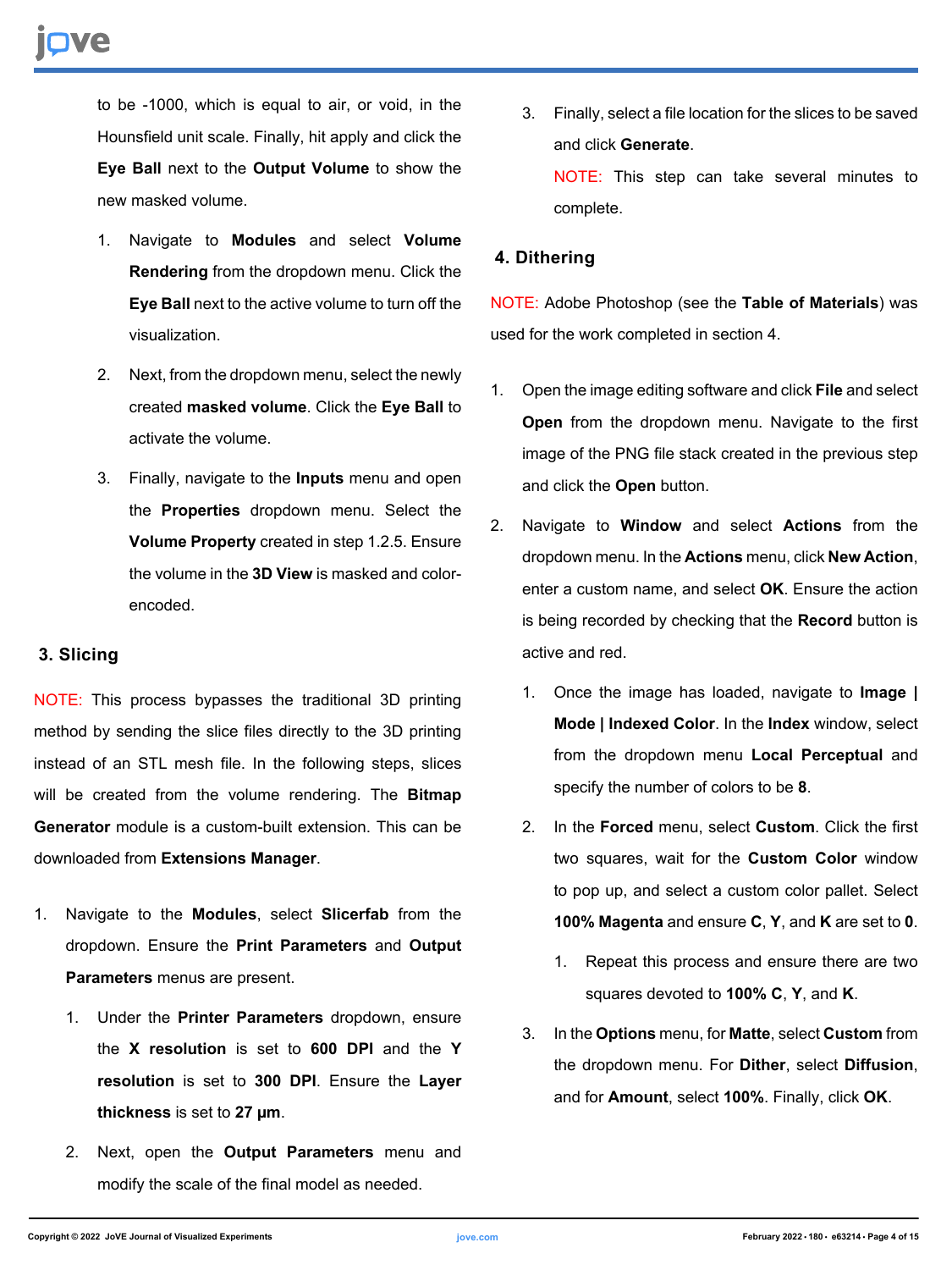- 4. Navigate to the **Action** menu and click the **square** button to stop recording. Close the active window and click **No** in the **save changes** popup window.
- 3. Navigate to **File | Automate | Batch**. In the **Batch** popup window, navigate to the **Action** dropdown and select the action created in the previous step. Next, under the **Source** menu, click the **Choose** button and navigate to the folder of images exported in step 3.1.3. Under the **Destination** menu, click the **Choose** button, select a destination folder location for the new files, and click **OK**.

#### **5. Voxel printing**

NOTE: Stratasys GrabCAD<sup>5</sup> was used for the work completed in section 5.

- 1. Open the print software, click **Apps** and **Launch Voxel Print Utility** from the dropdown menu.
	- 1. In the **Slice Files' Prefix** text box, enter the prefix of the PNG file stack. Next, click the **Select** button and navigate to the folder where the PNG files stack is located, and click **OK**.
	- 2. Under **Slice Range**, ensure the **First Slice** and **Number of Slices** match the number of files in the created folder.
	- 3. Under **Slicing Parameters**, ensure the **Sliced thickness (mm)** matches the settings specified in step 3.1.1.1 and **Slice width (pixels)** and **Slice height (pixels)** match the PNG files width and height.
	- 4. Under **Background Color**, ensure the background matches the background color, set not to print. Once completed, click the **Next** button.
- 2. On the **Tools** page under **Material Mapping**, select the material from the dropdown menu to be mapped to the associated color, derived from the PNG files. Repeat this process for each color in the menu. Then, click **Finish | OK** on the popup window **Info Gcvf creation succeeded**.
- 3. On the host computer print software, click **File | Import File** from the dropdown menu. Navigate to the **Gcvf file** and click **Load**. On the main screen, select **Print**.

#### **Representative Results**

A positive result, as shown in **Figure 2** and **Figure 3**, will be a direct translation of the volume rendering as defined in steps 1.2.5 or 2.1.1.4. The final model should visually match the volume rendering in size, shape, and color. Along this process, there are numerous steps where an error can occur, which will affect one or more of the properties listed above.

Issues related to the uniform scaling, as shown in **Figure 4**, of the printed models can be a result of the imaging, the computer hardware, and/or default software settings. Hospitals use a variety of techniques to produce and render images from a range of possible scanners. As this method works directly from the source images, which can expose metadata not typically utilized, it is important to be familiar with the nuances of the imaging workflow. Issues of scale can arise when 'transformation' is baked into the metadata, which can artificially adjust layer height and rotation.

Scale issues can also be a result of the computer monitor size. Some versions of Slicerfab have been set to slice the volume rendering and save the resulting PNG to the size of the active screen. In these versions of Slicerfab, images that are larger than the monitor will be cut off. Finally, various updates in Photoshop have resulted in scale issues when the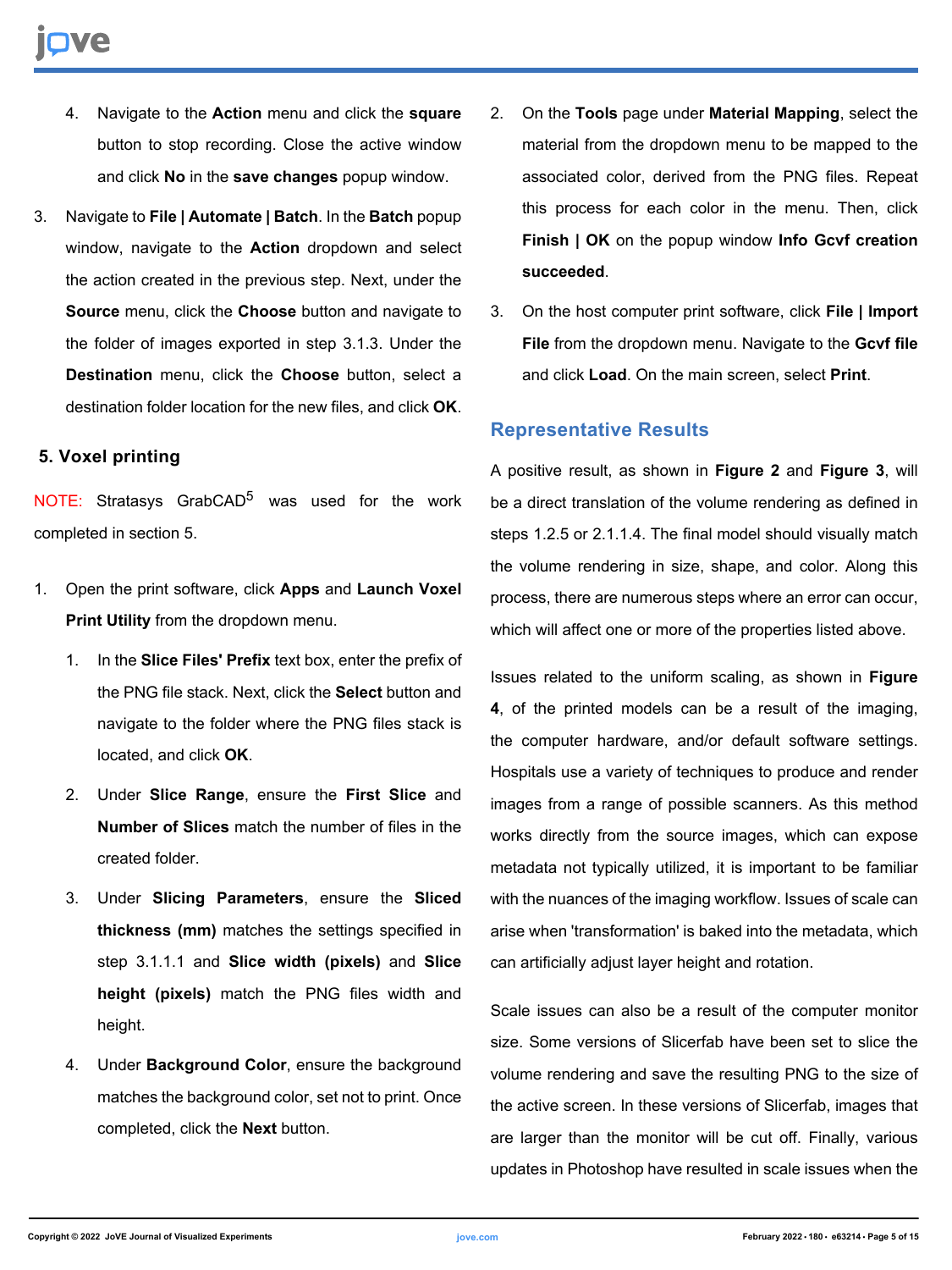updates modify the defaults to the image import resolution. When the default is set to anything other than 600 DPI, the images will not maintain the same scale of images produced by the medical image computing software. They will result in distortions to the X-Y dimension while the z height of the model will remain correct.

Issues related to irregular shapes and unexpected geometries can result when working with opacity in the medical image computing software. The **volume properties** tab contains the ability to modify both color and opacity channels. When the opacity channel is set below 50%, the rendering algorithms produce visualizations that are difficult for the user to perceive, particularly surrounding complex structures. This can result in additional data being parsed in the process and can lead to unwanted data being 3D printed.

Issues related to color can result from software graphics and user errors in both image editing software and print software. The medical image computing software has numerous

choices for adjusting the volume rendering. Although the current version of Slicerfab has hard-coded rendering settings, modifications can still be made. Activating light and shade settings, as well as GPU rendering settings, can produce unexpected and irreproducible results. Finally, the dithering steps starting at step 4.1.2.3 can impact color based on the options for color synthesis, which is determined by the number and relative concentrations of the available base materials in the printer.

The 'local perceptual' dithering algorithm attempts to produce a visual approximation of the source color from the available colors defined in the 'color picker.' Modifying the number and color of the base materials will modify the resulting hue and color accuracy of the printed model. Furthermore, if clear is used as a base material, as shown in **Figure 5**, issues surrounding surface and subsurface light scattering through the printed model often result in unfaithful color translations from the digital rendering to the printed model<sup>6</sup>.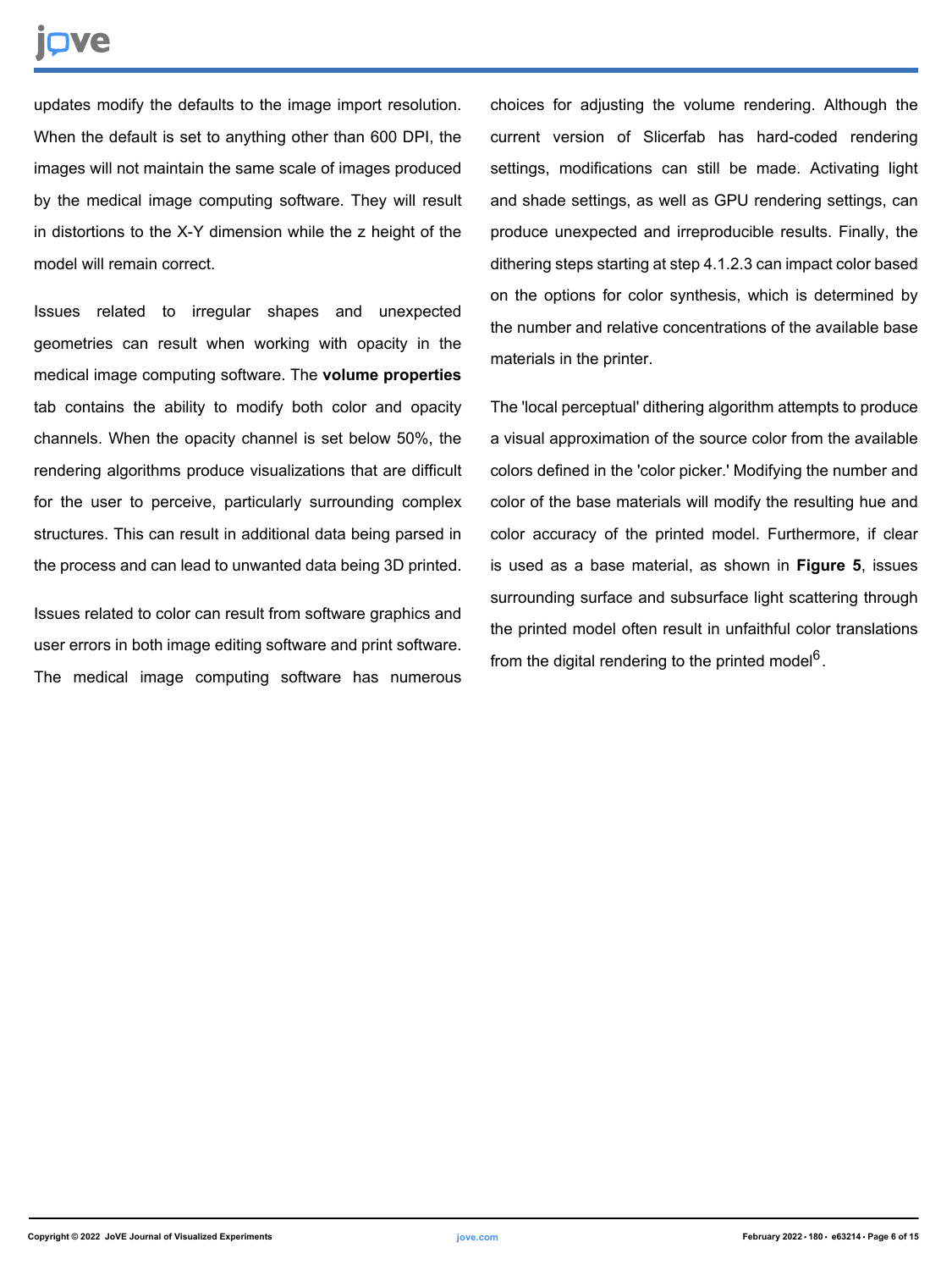

**Figure 1: Flow diagram.** [Please click here to view a larger version of this figure.](https://www.jove.com/files/ftp_upload/63214/63214fig01large.jpg)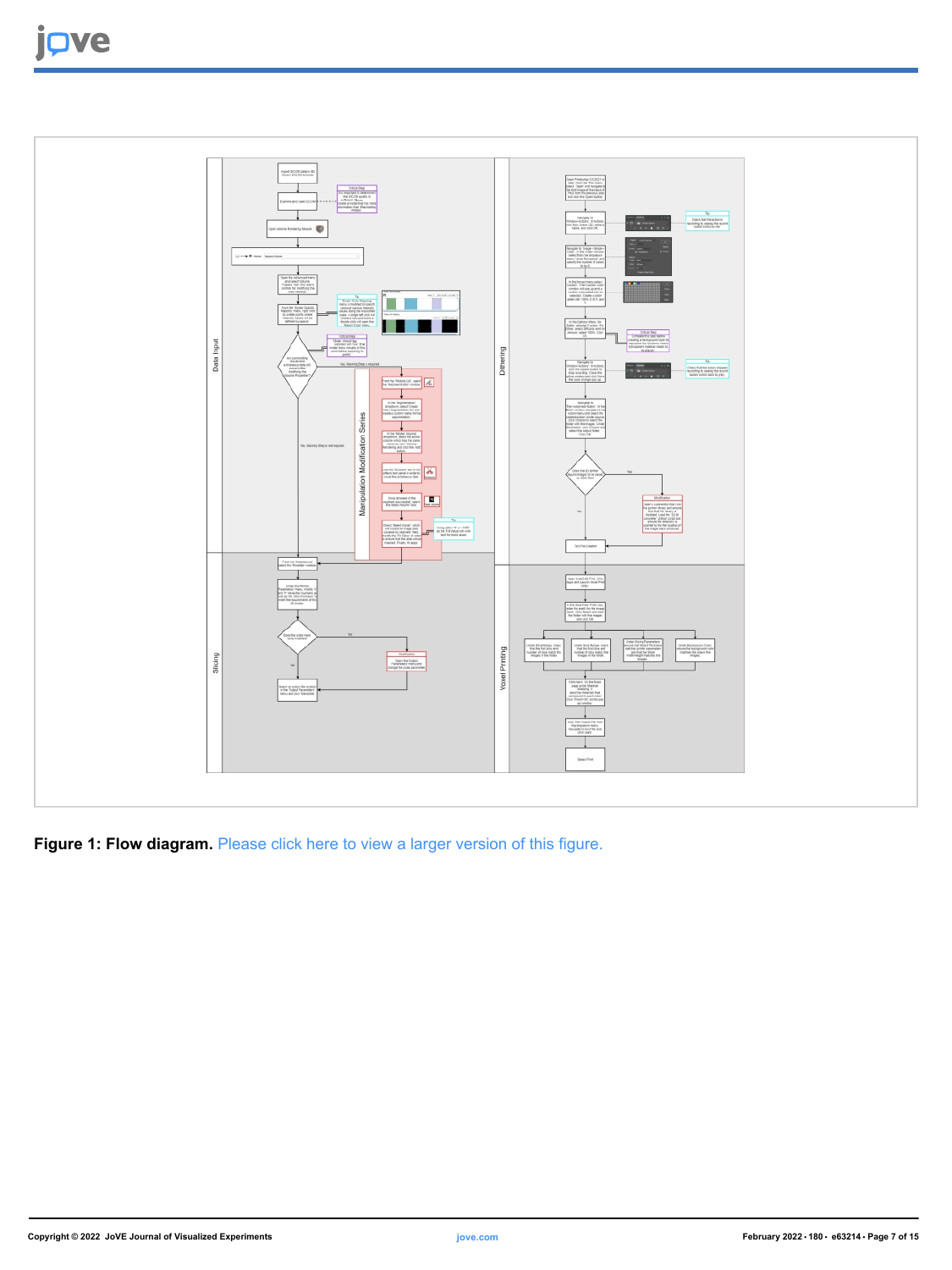![](_page_7_Picture_1.jpeg)

**Figure 2: Voxel digital to physical dithering of color. (A) a cross-section of a cardiac model is shown by dividing the** density ranges of the anatomy into 2, 4, and 10 colors. (**B**) An enlargement of a portion of each model is called out, showing the individual pixels, which will be processed to droplets of materials in the 3D printing process. (**C**) Shown here are cross-sectional 3D printed models using the voxel technique, demonstrating the translation from an image to the model. [Please](https://www.jove.com/files/ftp_upload/63214/63214fig02large.jpg) [click here to view a larger version of this figure.](https://www.jove.com/files/ftp_upload/63214/63214fig02large.jpg)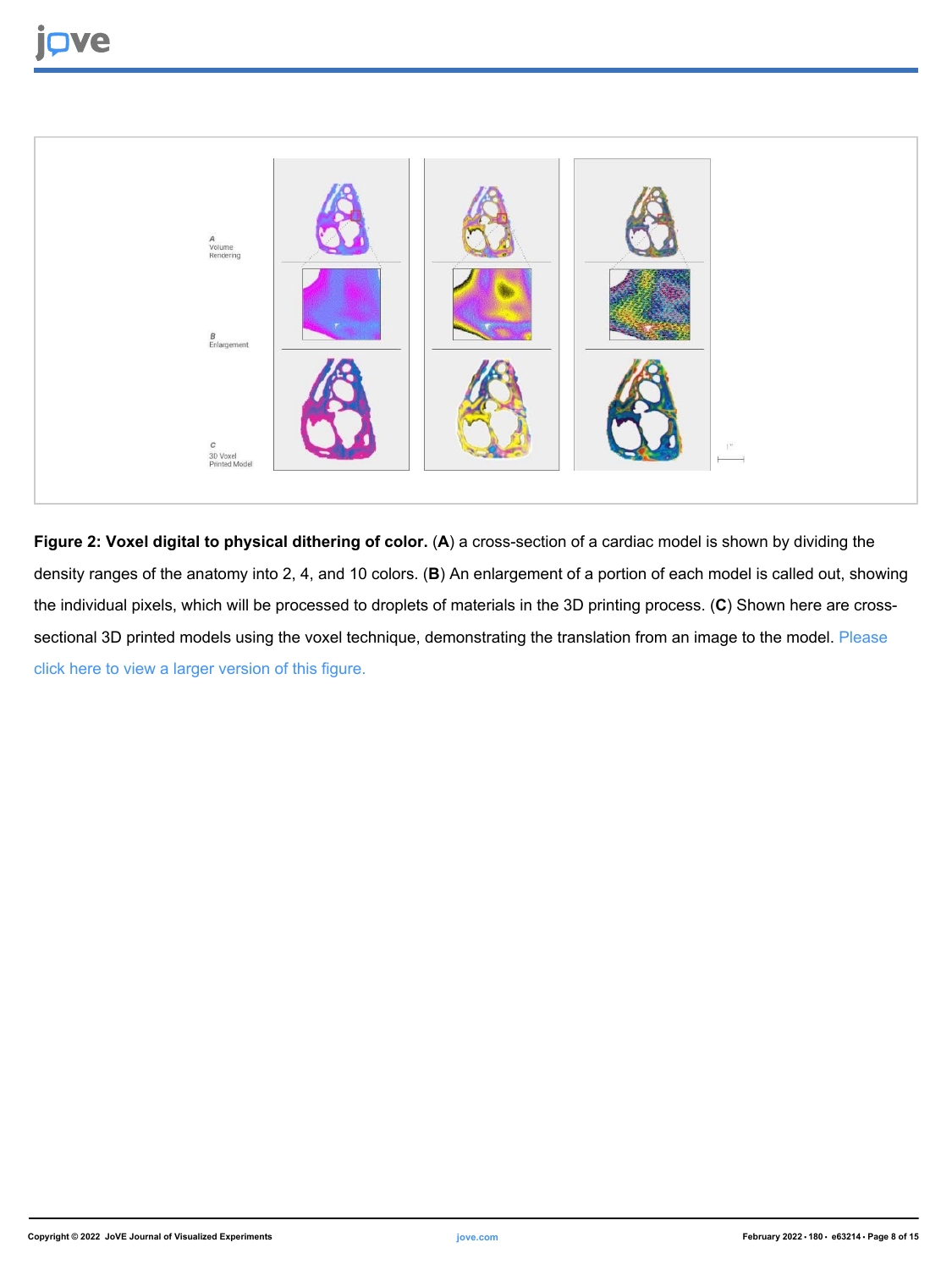![](_page_8_Picture_1.jpeg)

**Figure 3: Voxel representative results.** Two models displaying representative results of a successful method. (**A**) A crosssectional kidney model of an adult with clear cell carcinoma. The tumor on the right side has been removed to show the interface between the kidney and tumor. This allows a surgeon a better understanding of the morphology of the tumor and its relationship to critical elements to be avoided. (**B**) A sectioned cardiac model showing the variation in tissue density. [Please](https://www.jove.com/files/ftp_upload/63214/63214fig03large.jpg) [click here to view a larger version of this figure.](https://www.jove.com/files/ftp_upload/63214/63214fig03large.jpg)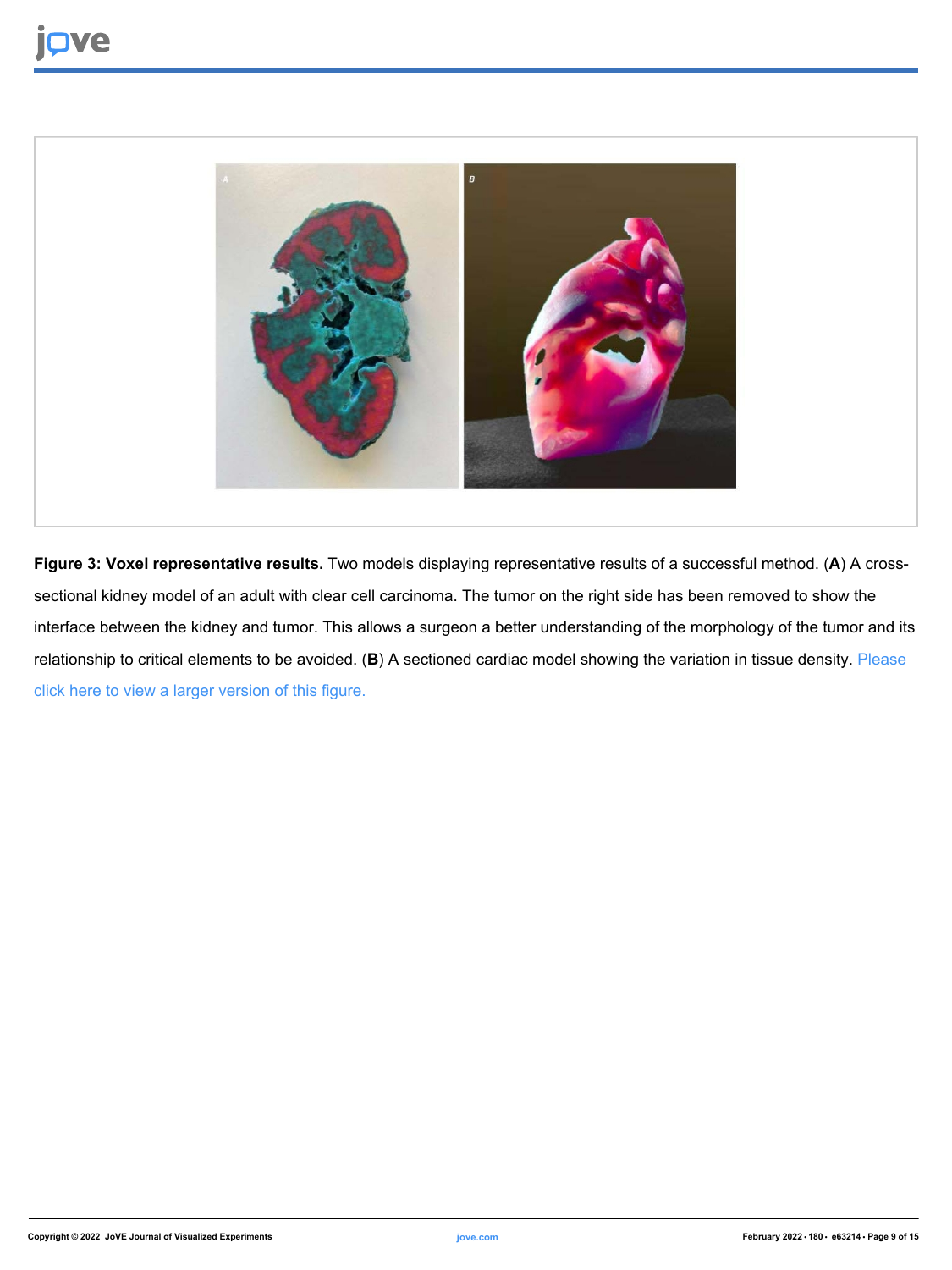![](_page_9_Picture_1.jpeg)

**Figure 4: Voxel scale issue.** Two images of the same model showing the result of a scaling issue. (**A**) Cross-sectional image of the kidney. The X-Y resolution is shown proportionally but is 50% of the intended product (**B**) Profile view of the kidney. The X-resolution remains accurate from the source data and results in a model that appears stretched in the X-direction. [Please click here to view a larger version of this figure.](https://www.jove.com/files/ftp_upload/63214/63214fig04large.jpg)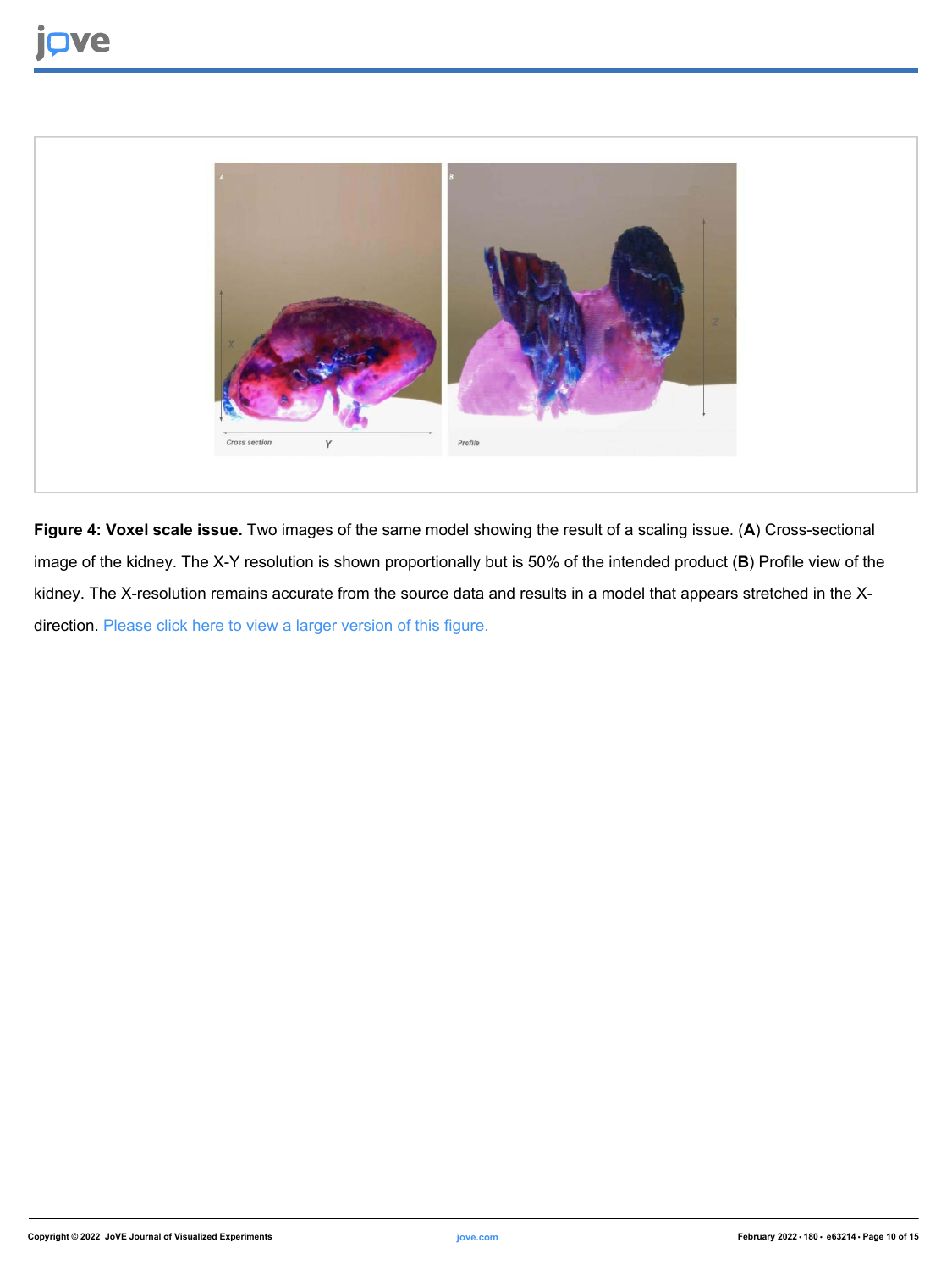![](_page_10_Picture_1.jpeg)

**Figure 5: Potential problems.** Two images of two different models demonstrate the issues around the clarity of working with translucent materials. (**A**) This model shows the result of enclosed voids within the model that have been filled with a 'support' material by the printer. In this model, the voids were intentionally created to create a variation in optical properties. (**B**) This model shows open voids that run deep into the model. The voids are tortuous, making standard postprocessing techniques, which polish the surface, impossible. The resulting optical distortion has rendered the model unusable for clinical applications. [Please click here to view a larger version of this figure.](https://www.jove.com/files/ftp_upload/63214/63214fig05large.jpg)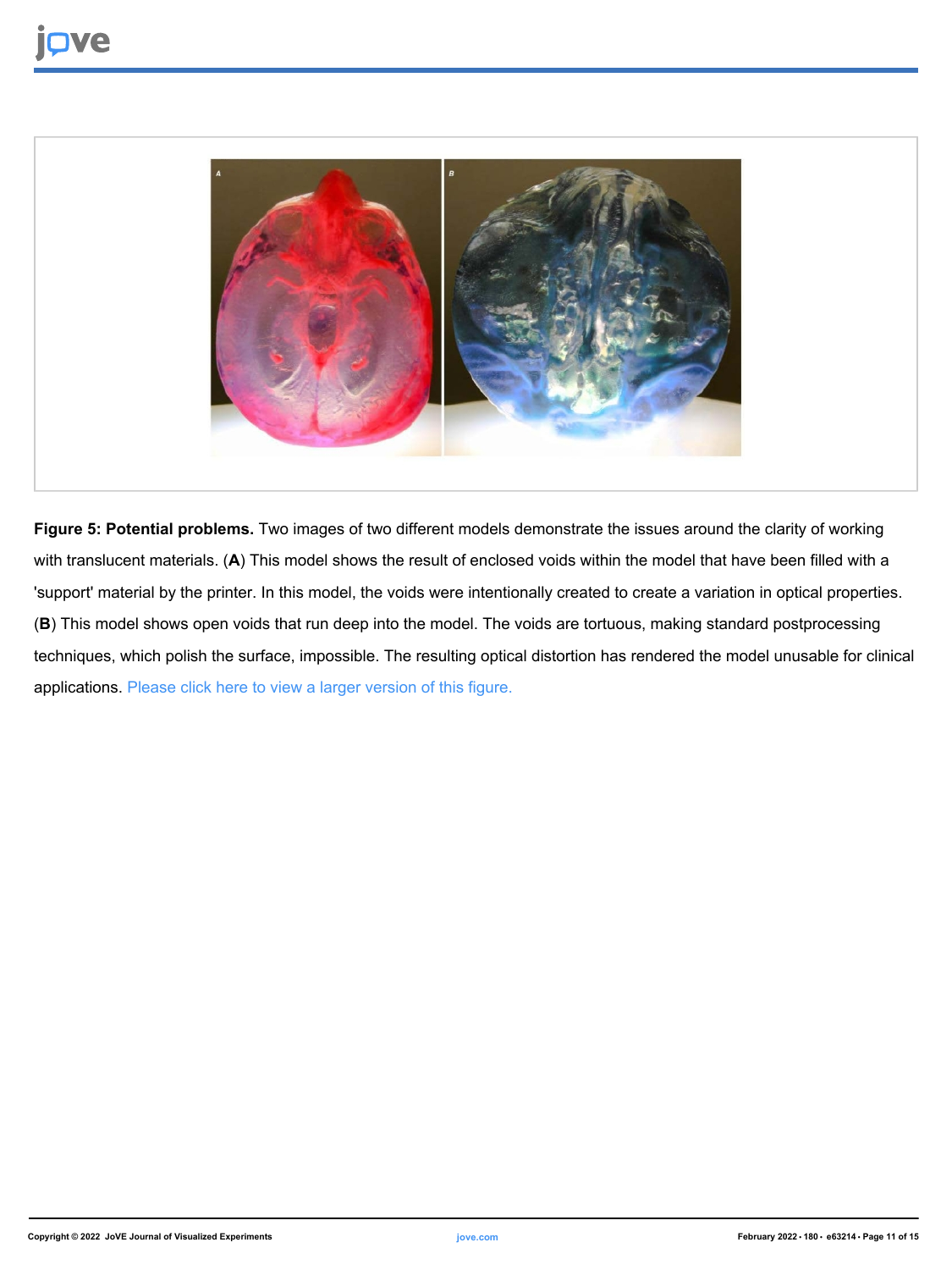![](_page_11_Picture_1.jpeg)

**Figure 6: Voxel processing workflow and image quality comparison.** From the input DICOM data, (**A**) a mask is created to isolate the area of interest and reconstruct it into a 3D Volume Rendering, (**B**) from which a histogram is analyzed to parse the ranges of intensity values. The shape channel of the voxel-based volume rendering is activated to visualize the form of the resulting masked DICOM. The material channel of the voxel-based volume rendering is modified, through lookup tables, which map color to the specified intensity ranges (**C**). The volume rendering is sliced as full-color PNG files to the required constraints and resolution of the printer (**D**). Every PNG slice is dithered into the material descriptions needed to fabricate the medical data. (**E**) The resulting color-composite PNGs are sent to the printer. (**F**) A visualization of a high-resolution data set compared to a low-resolution data set (**G**) using the same technique to demonstrate the need for the highest quality source data. [Please click here to view a larger version of this figure.](https://www.jove.com/files/ftp_upload/63214/63214fig06large.jpg)

### **Discussion**

The current representational framework that the majority, if not all, of digital modeling tools employ today results in the STL file format<sup>8</sup>. Nevertheless, the specific nature of this paradigm has proven inadequate when trying to express the granular or hierarchical structure of more complex, natural materials. With the arrival of recent additive manufacturing techniques such as multimaterial 3D printing, highly tuned and highly optimized objects can be produced, which display gradual material transitions throughout their volume. This paper suggests that a voxel or bitmap-based process is

more suited to complex material representations and provides a technique for translating radiodensity and morphologic complexity from radiological images. The advantages of this workflow include i) a precise, graduated control over the material distribution at multiple scales within a 3D printed volume and ii) the power to increase existing 2D image processing techniques on 3D voxel fields and produce new creative avenues within the design and engineering of objects whose aesthetic qualities and material organization are highly modulated to suit their structural performance.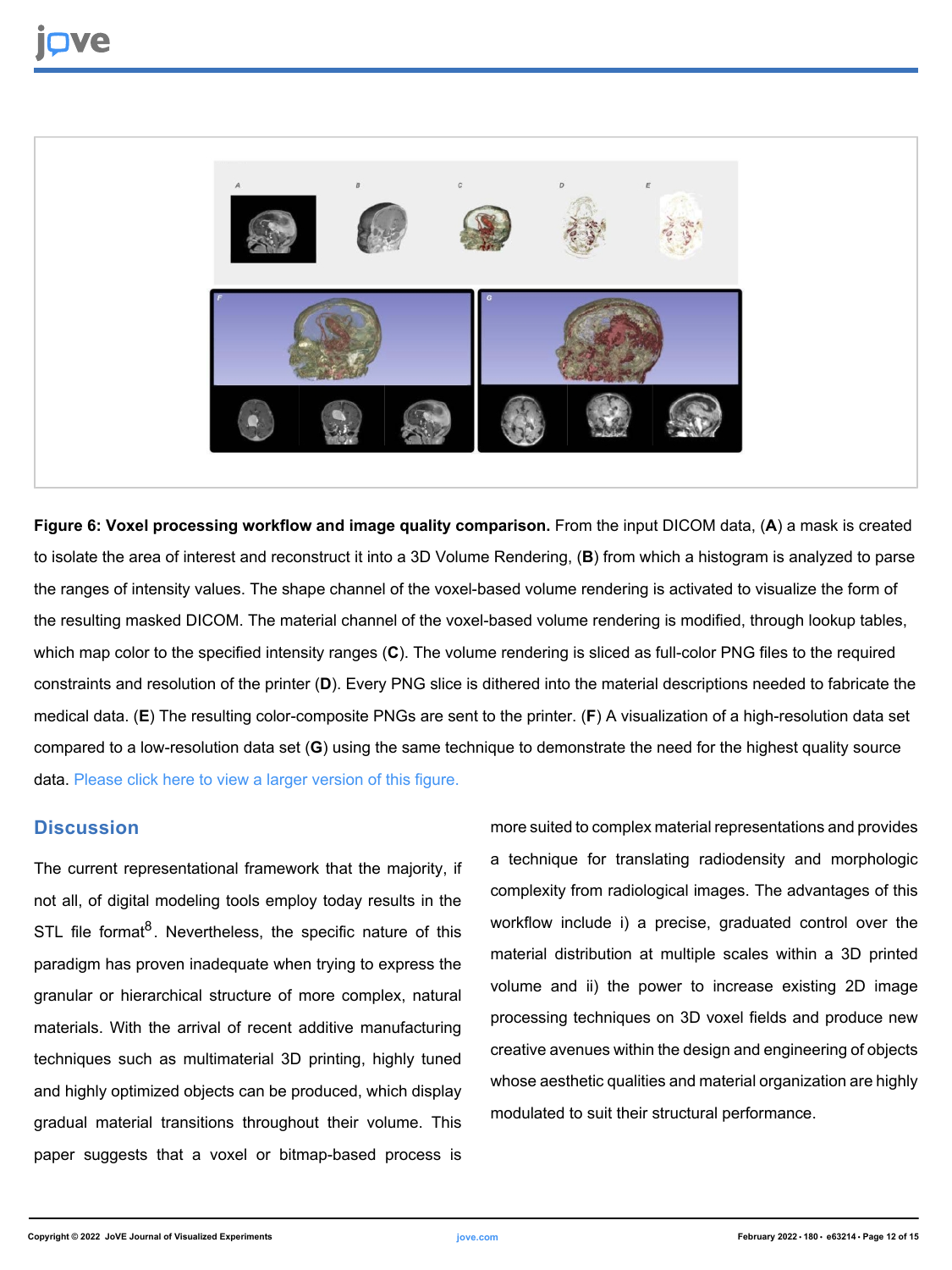# nve

Every step in this process is critical to achieving an accurate final 3D print, and there is little room for error. Along the way, there are numerous points where extra attention is required, and checks should be performed to ensure accuracy. First, selecting the right images for this method has a direct impact on the final 3D printed model, as shown in **Figure 6F,G**. This method seeks to maintain the purity of the source images; any modifications to improve resolution or smooth contours could introduce or eliminate data. The final product in this method is only as good as the input data. This method allows for droplet resolution of 15 µm and 27 µm layer thickness. Therefore, it is critical to work closely with a radiologist to source the highest resolution images with the thinnest slice count.

Second, the model editing steps described in the protocol steps 1.1, 2, and **Figure 6A** require user input to mask and modify the lookup tables to extract and render the desired outcome. Due to the high level of resolution, multiple scales of an anatomical structure are editable. A thorough understanding of medical image data structures and their relation to biological tissues is critical to extracting the desired data. Attention during this step can allow for highly tuned models that replicate multiple scales of organization in biological tissue.

Third, the dithering step described in protocol step 4 determines how materials will be graduated from the source colors. It is critical to ensure the source colors relate to the colors in the printer. If the colors in the printer do not match the colors in the dithering step, unexpected variations in color can occur in the final model. Additionally, numerous dithering techniques will produce a variety of results. It is critical that this be examined closely to ensure that no data is lost, and the appropriate information is being displayed coherently.

We provide some troubleshooting solutions to the issues defined in the representative results. First, issues related to scale are generally related to a Transformation baked into the medical image metadata received from a radiological department. This issue can be corrected in the medical image computing software by deleting all these inherited 'Transformations.' The first step is to open the **Transformation** menu and select **Delete Active Transform** from the dropdown menu. Repeat this process for all inherited transformations; this should immediately correct the issue.

Second, issues related to geometry are generally related to activating the opacity channel in protocol step 1.2.4. When the opacity channel is set below 50%, the rendering algorithms produce visualizations, which are difficult for the user to perceive, particularly surrounding complex structures. The solution to this issue is to set the opacity channel to 100%, thus creating a solid color that can be defined as a 'clear' material in protocol step 5.

Third, issues related to slicing in the Slicerfab program are often a result of multiple 'Volumes' and the region of interest tool (**ROI**) being loaded in the medical image computing software. If multiple 'Volumes' are loaded, select the extraneous volumes from the **Volume** dropdown menu in the **Volume Rendering** module so that it is active. Next, from the same dropdown menu, select **Delete current Volume**. Repeat this step for an additional ROI that may have been created. When one 'Volume' and one 'ROI' are present, Slicerfab should work without the need for a restart.

Generally, all limitations of this protocol are related to hardware and related material availability. The current 3D printers used in this method are limited to 15 µm X-Y and 25 µm Z height resolution. This limitation is relevant when working with ultrahigh-resolution imaging data, such as Micro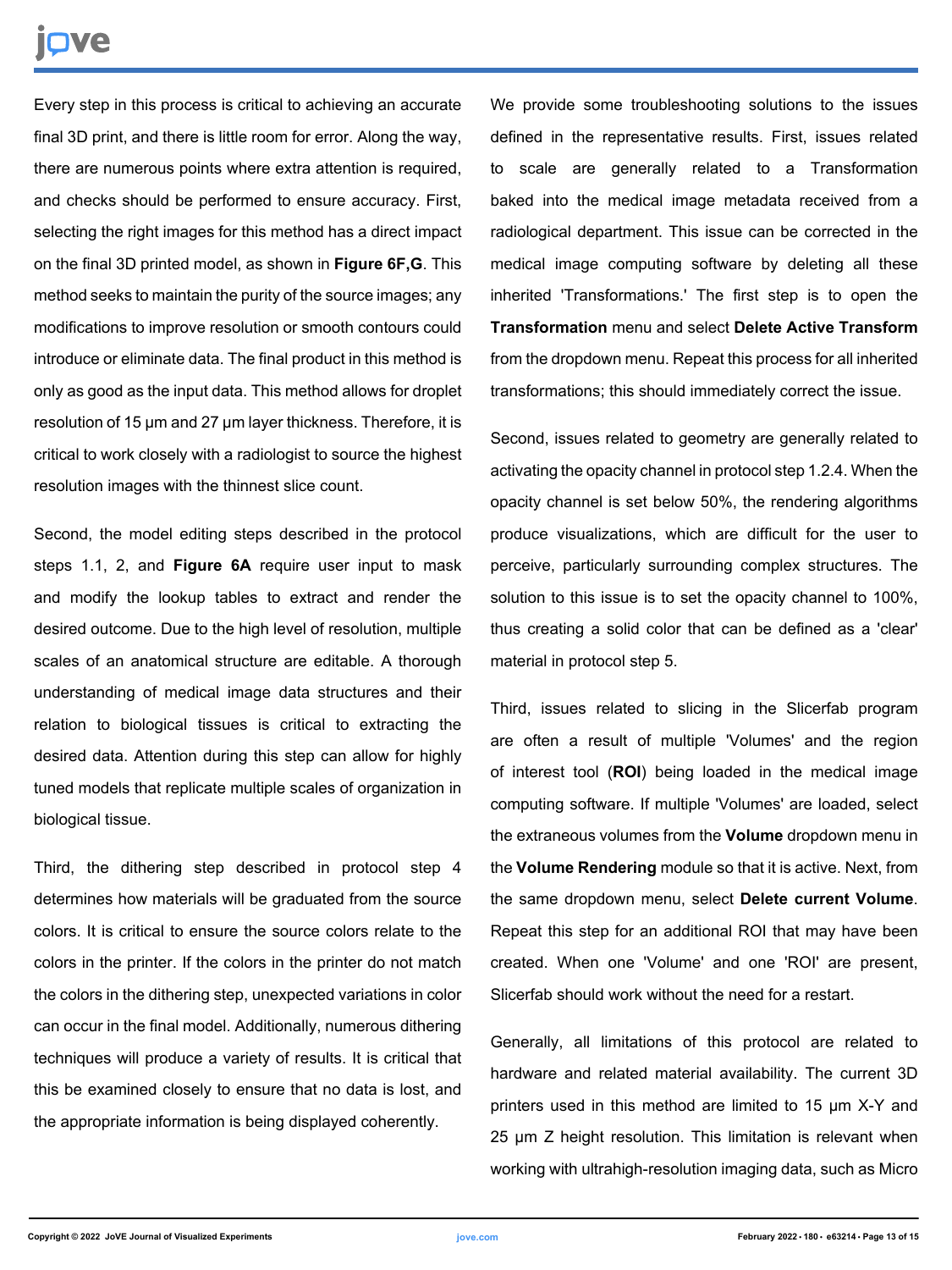# nve

CT, where image resolution can approach 5 mm and would cause this method to introduce error<sup>7</sup>. This printer is also limited to printing 7 base materials at any one time, which can limit the range of available colors.

Blending at the droplet level does occur, allowing for the potential of 25,000,000 possible color combinations that can be created by co-deposition. However, the exact mechanism of material blending at the droplet level prior to UV curing is not well known. Furthermore, the printed material requires significant postprocessing, leading to visual artifacts with interior voids and hard-to-reach features. Therefore, it is critical to evaluate the geometry prior to fabrication to ensure the desired visual clarity when interior voids and complex geometry will not allow for postprocessing.

Three-dimensional printing is currently used to fabricate models for surgical planning, implantation, and operative navigation, improving patient care during surgical procedures and across the hospital environment<sup>9,10</sup>. However, the current adoption of 3D printed models for presurgical planning has been slow, partly due to the limited range of applications available with the current STL method for 3D printing. This method produces a loss in data and visible inaccuracies compared to the source data set, severely limited levels of complexity in relation to true anatomical morphology, and volumetric gradients of the original data that cannot be reproduced.

Although 3D printing morphologic data alone have proven to be successful, the range of applications with this method is limited to bony applications and simple geometric representations of complex anatomical features. In this process, valuable volumetric data are lost, which compromises the consistency and integrity of source data. Inversely, this method to extract the material composition of the 3D-printed model without deviation from medical images avoids these issues. This method can reproduce medical images with greater accuracy with known advantages for surgical procedures where morphological accuracy is critical. The protocol in this paper describes the tactile visualization of medical data through submillimeter resolution, multimaterial, 3D voxel printing. The incorporation of soft resins, with durometers in the range analogous to human tissue, could foreseeably allow for the recreation of radiologically scanned soft tissue to be used with tactile planning methods during surgical preparation.

#### **Disclosures**

N.J. is an author on a patent application filed by the University of Colorado Regents that describes methods like those described in this work (application no. US16/375,132; publication no. US20200316868A1; filed 04 April 2019; published 08 October 2020). All other authors declare that they have no competing interests.

## **Acknowledgments**

We thank AB Nexus and the State of Colorado for their generous support of our scientific research into voxel printing for presurgical planning. We thank L. Browne, N. Stence, and S. Sheridan for providing data sets used in this study. This study was funded by the AB Nexus Grant and the State of Colorado Advanced Industries Grant.

### **References**

1. Ali, A. et al. Clinical situations for which 3D printing is considered an appropriate representation or extension of data contained in a medical imaging examination: adult cardiac conditions. *3D Printing in Medicine.* **6** (1), 24 (2020).